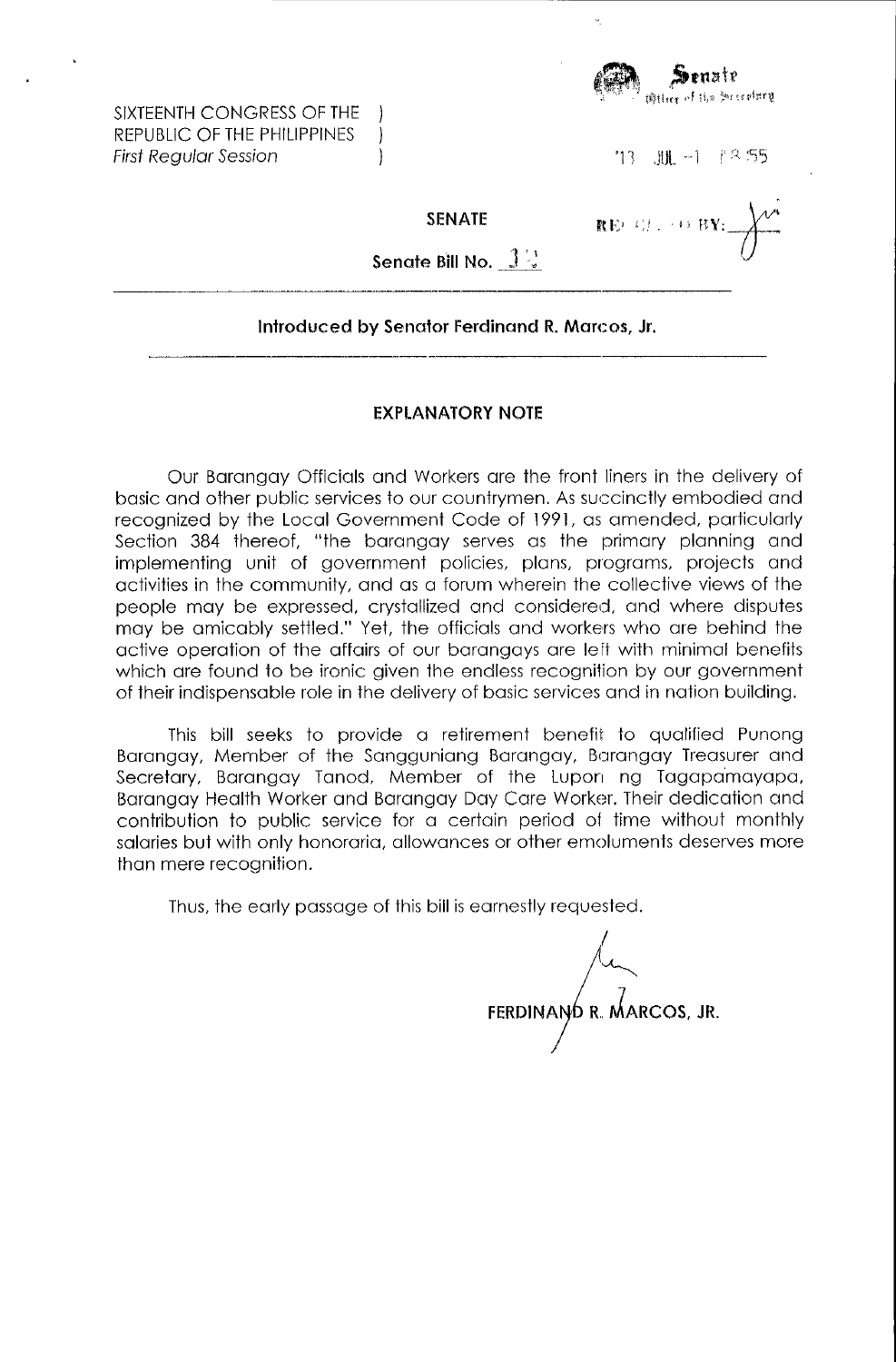SIXTEENTH CONGRESS OF THE REPUBLIC OF THE PHILIPPINES ) First Reqular Session (1996)



Hi"

 $13$   $M = 13.55$ 

 $+$   $\#$  Y<sub>1</sub>

SENATE

 $S.B. NO. 1<sup>3</sup>$ 

## Introduced by SENATOR FERDINAND R. MARCOS, JR.

## AN ACT PROVIDING BARANGAY OFFICIALS, INCLUDING BARANGAY TANODS, MEMBERS OF **THE** LUPON NG TAGAPAMAYAPA, BARAN GAY HEALTH WORKERS AND BARANGAY DAY CARE WORKERS A RETIREMENT BENEFIT

Be it enacted by the Senate and the House of Representatives of the Philippines in Congress Assembled:

SECTION 1. Retirement Benefit- There is hereby established a retirement benefit for a Punong Barangay in the amount of One Hundred Thousand Pesos (Php100,000.00): a Sangguniang Barangay Member in the amount of Eighty Thousand Pesos (Php80,000.00): a Barangay Treasurer and Secretary, a Barangay Tanod, a Member of the Lupon ng Tagapamayapa, a Barangay Health Worker and a Barangay Day Care Worker in the amount of Fifty Thousand Pesos (Php50,000.00).

SECTION 2. Who are entitled to a Retirement Benefit- Any Barangay Official and Worker mentioned in Section 1 hereof shall be entitled to the said benefit provided that he/she shall be at least Sixty (60) years of age and with at least Nine (9) years in service. Provided further, that any such official or worker who dies or becomes permanently incapacitated while in the performance of his/her duty shall be entitled to the benefit irrespective of his/her age and number of years in service.

SECTION 3. Barangay Retirement Fund Created. - There is hereby created a Barangay Retirement Fund (BRF) which shall be used to fund the retirement of barangay officials and workers mentioned in this Act. The amount equivalent to one percent (1%) of the share of the national govemment under Section 284 of the Local Government Code of 1991, as amended, shall be used for this purpose.

The Department of the Interior and Local Government (DILG) shall administer and ensure the appropriate disbursement of the Fund.

SECTION 4. Rules and Regulations. - The Department of Budget and Management (DBM), in coordination with the DILG, shall issue the necessary rules and regulations to implement this Act.